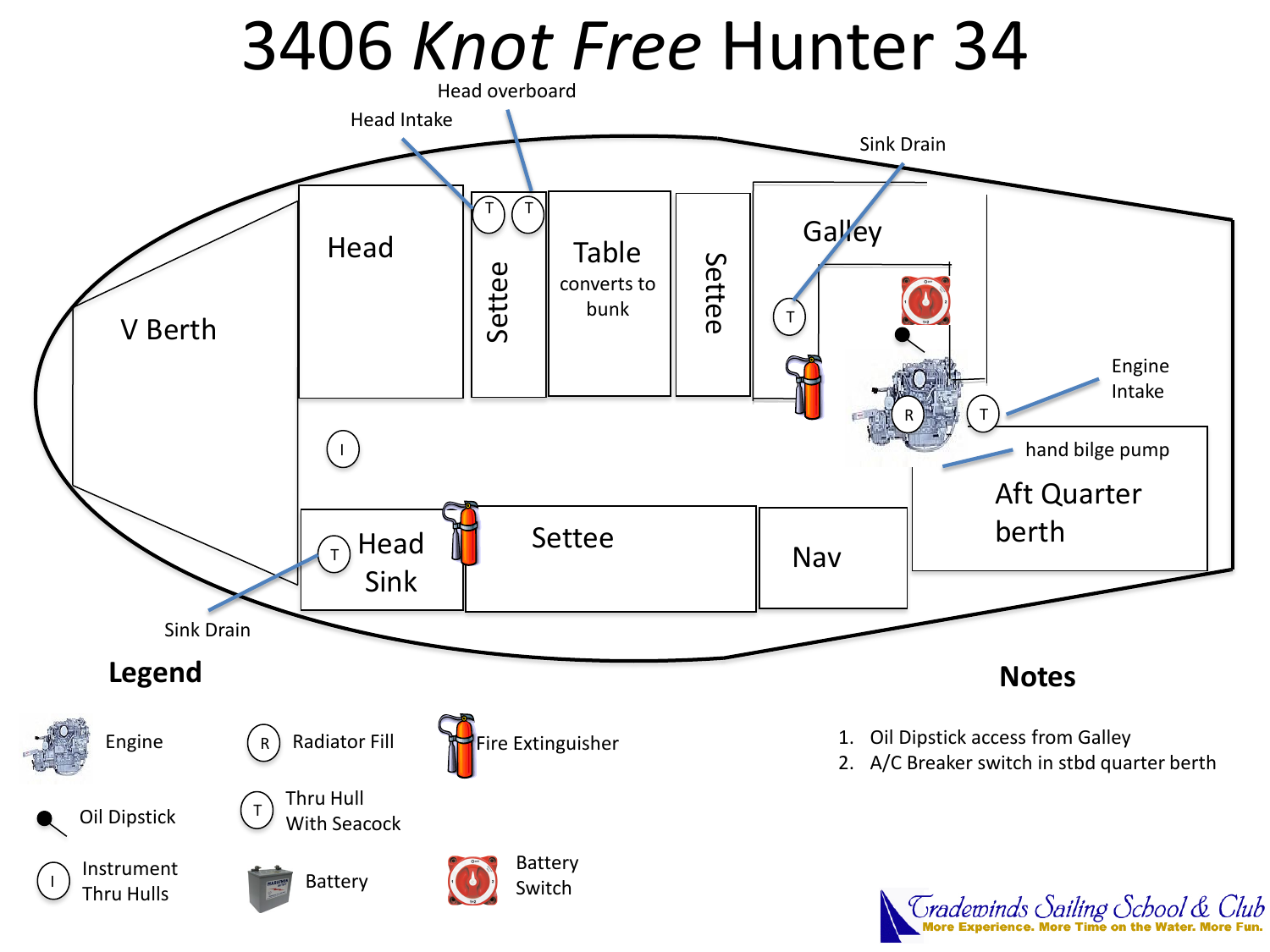## 3406 *Knot Free* Hunter 34

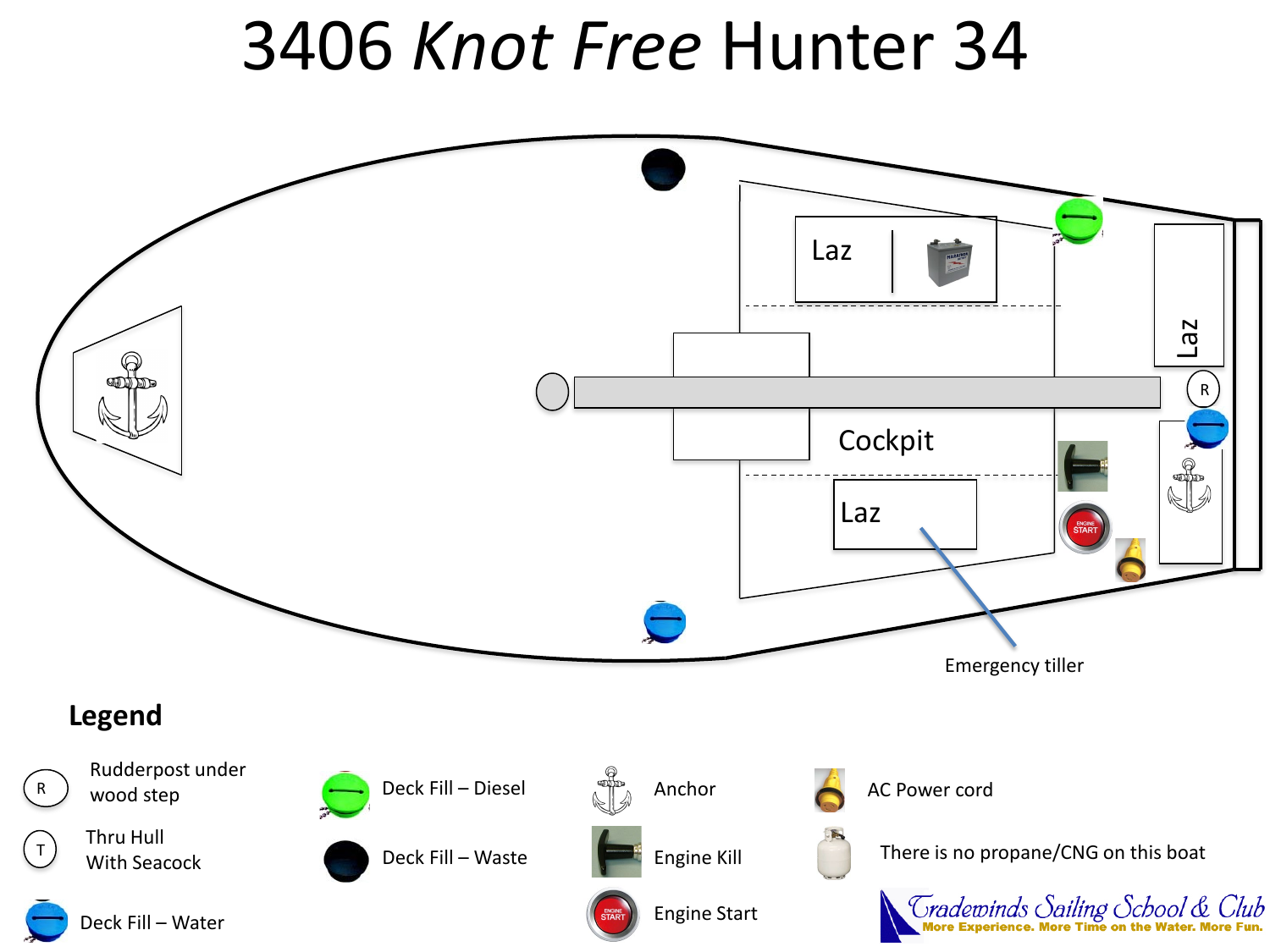# 3406 *Knot Free* Hunter 34 3406 Knot Free Hunter 34

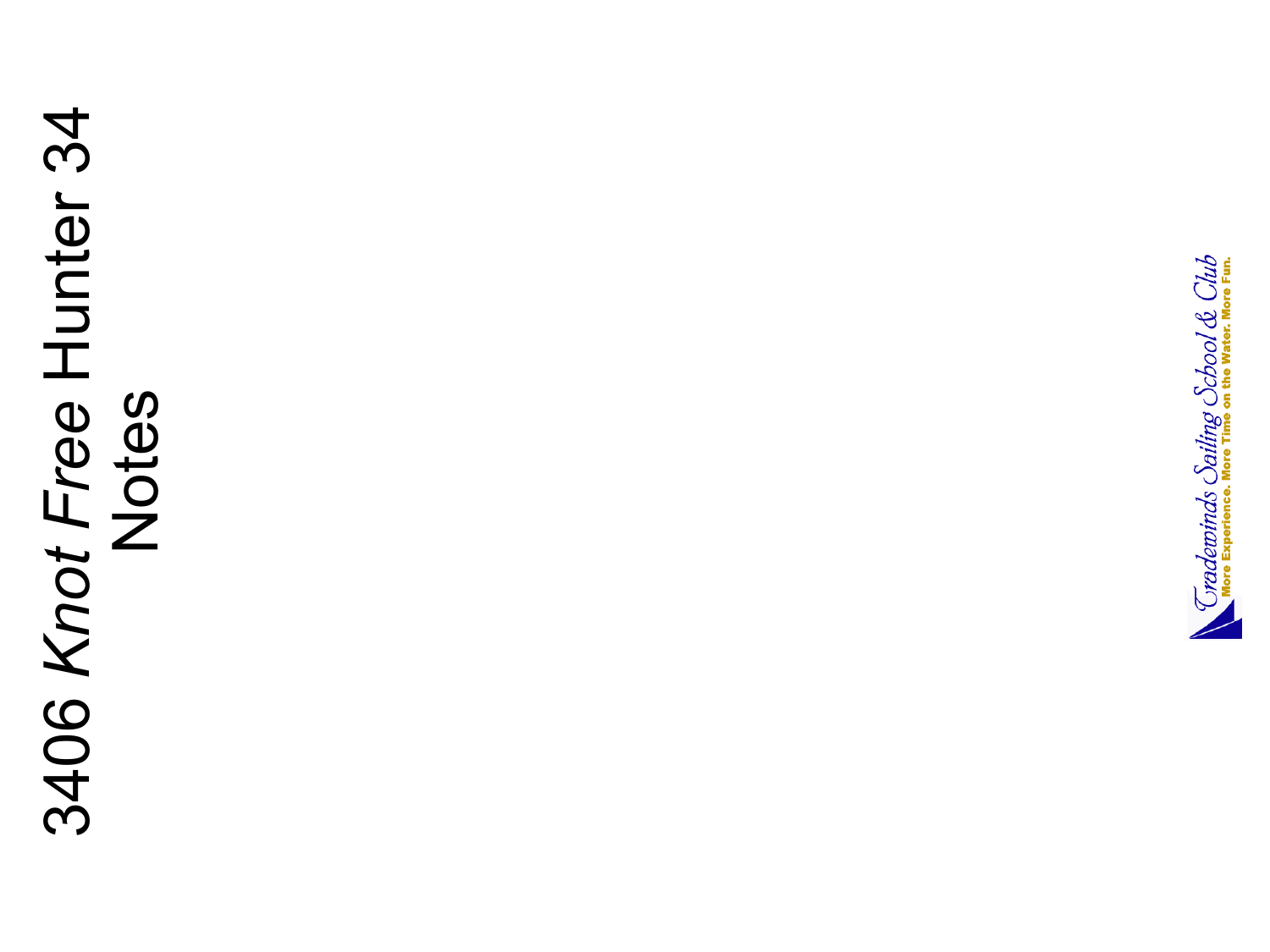| <b>Documentation</b>       | Knot Free is a California DMV registered vessel CF 8345 YB.                                                                                                                                                                                                           |
|----------------------------|-----------------------------------------------------------------------------------------------------------------------------------------------------------------------------------------------------------------------------------------------------------------------|
|                            | USCG required Oil and Garbage Discharge Placards are located in the galley                                                                                                                                                                                            |
| <b>Engine</b>              | Engine type: Yanmar 3GMF                                                                                                                                                                                                                                              |
|                            | Working RPM 2800 MAX RPM 3400                                                                                                                                                                                                                                         |
|                            | 3 blade fixed prop                                                                                                                                                                                                                                                    |
|                            | The engine hour meter is located in the engine compartment.                                                                                                                                                                                                           |
|                            | To access the engine compartment, lift the top step of the companionway<br>ladder.                                                                                                                                                                                    |
|                            | Check the oil by opening the engine compartment hatch found in the galley<br>next to engine compartment. The dipstick is easily accessible from here.                                                                                                                 |
|                            | The coolant reservoir is on the port side of the engine on the right as you face<br>the motor. The pressure cap is to the left.                                                                                                                                       |
|                            | There are two belts to check on Knot Free located on the front of the engine.<br>The steps must be removed to check belt condition and tension.                                                                                                                       |
| <b>Fuel Gauge</b>          | There is no fuel gauge at this time. IT IS EXTREMLY IMPORTANT TO RECORD<br><b>ENGINE HOURS ACCURATELY, SO WE CAN FUEL THE BOAT PROPERLY. There is</b><br>a 20 gal. fuel tank in the starboard lazarette. Our staff tops of the fuel tank<br>for this boat every week. |
|                            |                                                                                                                                                                                                                                                                       |
| <b>Engine Start Up and</b> | <b>Start Up</b>                                                                                                                                                                                                                                                       |
| <b>Shut Down</b>           | The ignition key is on the starboard side of the engine panel. To energize the<br>starter system, turn on the battery switch located in the galley above the<br>access door for the engine.                                                                           |
|                            | Use the ON position for normal operations. Use COMBINE batteries ONLY<br>when the starting battery charge state is insufficient to crank the engine.                                                                                                                  |
|                            | No pre-heat glow plugs are installed. To start the engine, turn the key<br>clockwise and push the start button.                                                                                                                                                       |
|                            | <b>Shut Down</b><br>The shut off pull lever is found on the engine panel.                                                                                                                                                                                             |
|                            |                                                                                                                                                                                                                                                                       |
|                            |                                                                                                                                                                                                                                                                       |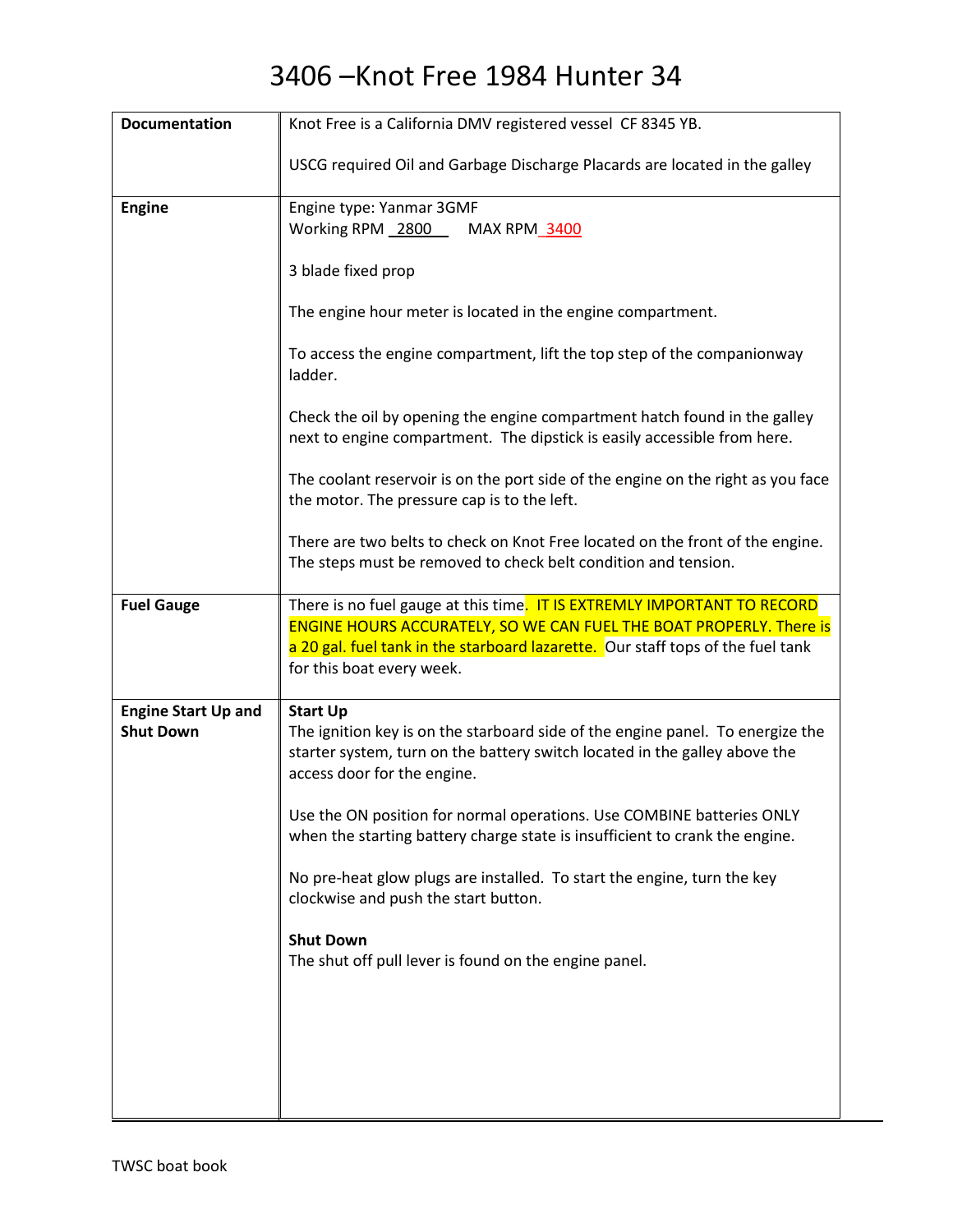| <b>Electrical System</b>  | <b>AC</b>                                                                                                                                                                                                                                                                                                                                                            |
|---------------------------|----------------------------------------------------------------------------------------------------------------------------------------------------------------------------------------------------------------------------------------------------------------------------------------------------------------------------------------------------------------------|
|                           | The AC emergency breaker is in the aft quarter berth on the aft wall.                                                                                                                                                                                                                                                                                                |
|                           | Leave the following AC switches on when plugged in dockside (all are labeled<br>with green dots):<br>• AC Main<br>Outlets (both port and starboard)                                                                                                                                                                                                                  |
|                           |                                                                                                                                                                                                                                                                                                                                                                      |
|                           | <b>DC</b><br>The DC off / on / combined Battery Selector located in Galley, on the engine<br>cover box. When leaving the boat, the DC Main should be in the "OFF"<br>position.                                                                                                                                                                                       |
|                           | The depth sounder switch on the DC Main Panel activates the depth<br>instrument located at the helm.                                                                                                                                                                                                                                                                 |
| <b>Thru Hulls</b>         | Knot Free has one instrument thru hulls. The depth sensor is located below<br>the head floorboards.                                                                                                                                                                                                                                                                  |
|                           | There are four thru hulls with seacocks.<br>Head sink drain is below the sink in the head offset to port.<br>Toilet intake and holding tank discharge are accessible below<br>the forward dinette seat.<br>The galley sink drain is located under the galley sink.<br>The Raw Water Engine Intake is aft of the engine below the<br>aft cabin berth off set to port. |
| Head(s)                   | There is one "manual flush" head located to starboard. The head intake is<br>located under the forward dinette seat. However, it is recommended that<br>fresh water from the shower be used instead. There is a manual pump<br>located next to the head bowl - it is zip tied off as this is the overboard pump<br>for the holding tank, do not use!                 |
| <b>Fresh Water System</b> | There are two fresh water tanks on Knot Free. One is located under the port<br>settee and the other is located under the wooden step at the stern of the<br>boat. The tank selector valves are located next to the water tank in the port<br>settee.                                                                                                                 |